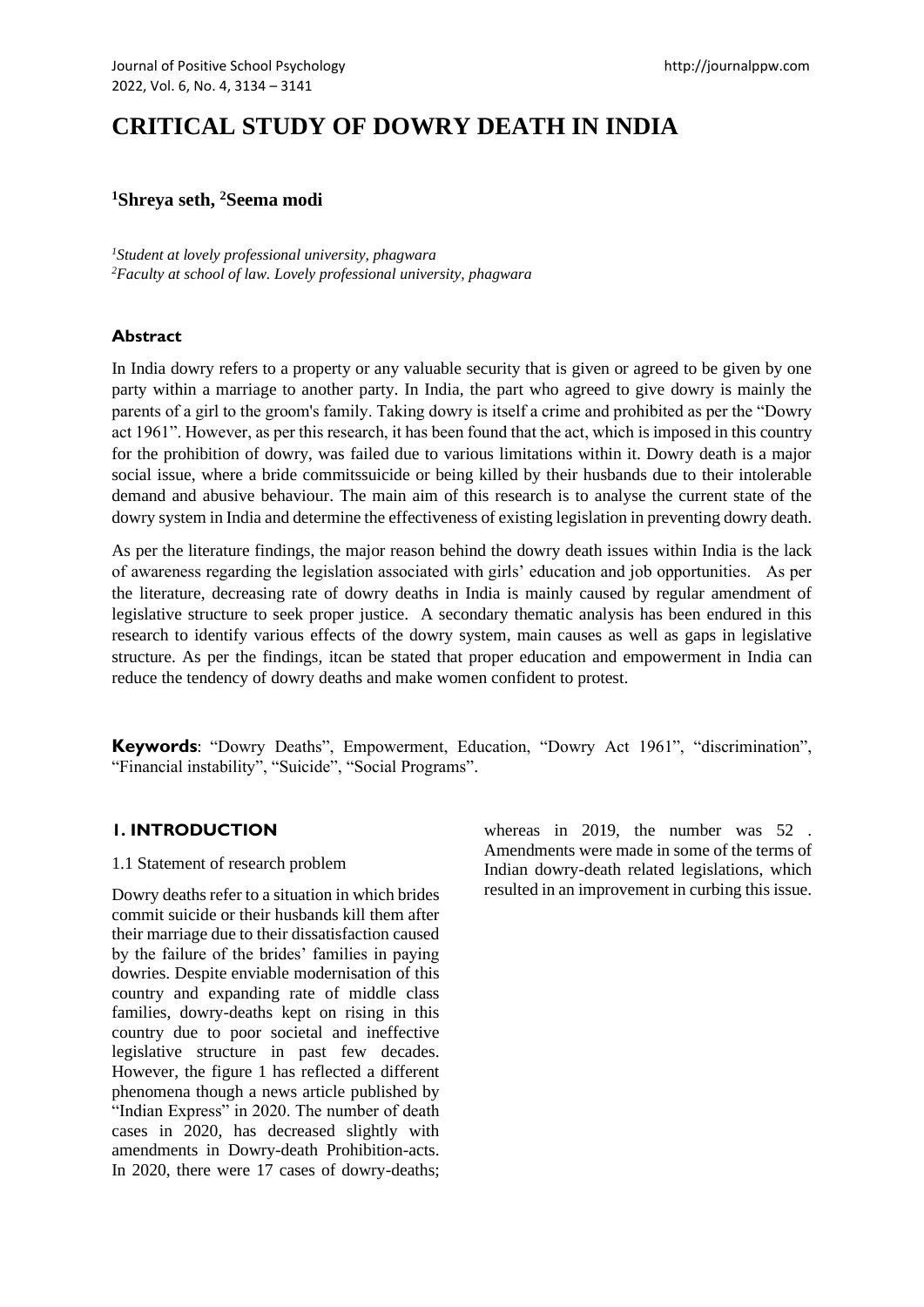

Figure 1: *Decrease in number of dowry-deaths*

In terms of rural areas, there exists a high level of income inequalities, orthodox societal structure and gender inequalities, which are impeding process of establishing a healthy societal structure by alleviating dowry systems from India and preventing dowry-death cases. Thus, it is essential to reinforce legislation in these areas by enhancing awareness. Present study has provided a critical understanding of factors influencing dowry-deaths in India and ways proper measures and legislations can reduce this issue.

## 1.2 Research objectives

Aim

To analyse the current state of dowry system in India and determine the effectiveness of existing legislation in preventing dowry death

## **Objectives**

To identify factors that are leading to increasing number of dowry-deaths in India

To assess the efficiency of current legislation in preventing dowry deaths and providing proper justice to victims of dowrydeaths

To provide proper suggestions to enhance efficiency of legislation for curbing this issue

1.3 Research questions

• What factors are influencing dowry system and dowry-deaths in India?

How much effective is the existing legislation in preventing dowry-deaths and providing proper justice?

What measures can be adopted for enhancing effectiveness of dowry legislations in India?

## **2. Literature review**

2.1 Spread of dowry-deaths in this country

The major reason behind the spread of dowrydeaths in this country include absence of proper awareness regarding the legislation associated with girls' education and job opportunities especially in suburban and rural regions of this country. On other hand, increased purchasingpower and patriarchal-mindset within Indian society are fueling the establishment of a strong dowry system in this country. With the continuous growth of state economy, men become the recipients of enhanced economic opportunities. On contrary to this, women do not get adequate access to these opportunities. As this development increases, people belonging to a particular gender start to leverage this opportunity to the fullest and they start to demand in an irrational way during the time of their marriage.

Income and gender inequalities are major causes of an increased rate of dowry-deaths as women's power is decreasing at a rapid pace . However, with several amendments made in existing legislation regarding dowry-deaths, there has been a significant decrease in dowry-death cases in India over the past few years. In 2020, there was a significant reduction in dowry-death cases . However, it is essential to spread awareness regarding legal consequences of dowry and deaths associated with dowry system in Indian rural areas to enhance effectiveness of legislations. As per figure 2, dowry-death has decreased significantly in India and Statista research-department published this study in 2021.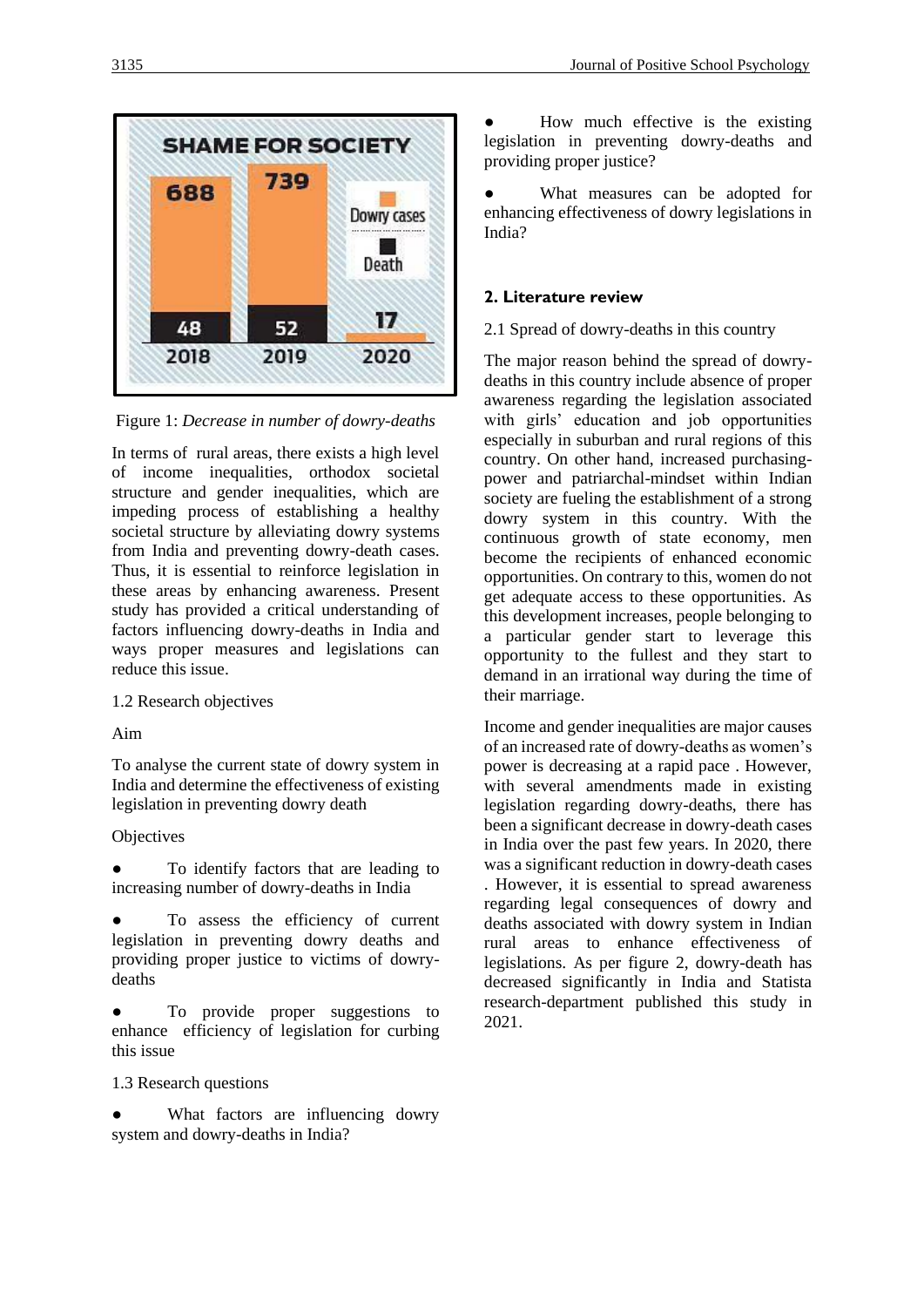

Figure 2: *Decreasing rate of dowry-death in India*

2.2 Factors leading to an increase in dowrydeaths in India

Illiteracy is considered as one of the fundamental elements in Indian society that is leading to an increase in dowry-deaths in India. In underdeveloped or suburban areas of India, people are mostly illiterate and lack awareness regarding consequences of this and laws that prevent dowry-deaths in India. Further, Illiteracy often limits economic-opportunities in suburban and rural areas, which makes the families in those areas compelled to make irrational dowry demands . Besides that, families of the brides also play pivotal role in enhancing risks of dowry-deaths as they consider that giving their girls in exchange of dowry and in most cases, the groom's families are not satisfied with the amount given as dowry, due to which they start to torture the girls both mentally and physically. However, the bride's families consider it to be shameful to protest against this and even, if the girls become victims of murder, the families remain silent due to fear of abuse and harassment from grooms' families. This type of attitude provides the family of the grooms with an opportunity to continue with their existing mindset and deprives victims of any kind of administration-of-justice on their behalf.

In some areas, women are still not allowed to work as age labors that reduces their financial strength and gives their husbands with ample opportunities to torture them, in case, their families do not pay a satisfactory amount as dowry to the groom's family. In rural and suburban areas, weakening of formal stateinstitutions and strengthened informal genderinstitutions families make their daughters stay in groom's house even if they are being abused and this type of attitude of brides' families put them at high risk of murder or dowry death. In most cases, it happens due to the existence of a taboo in relation to divorce in Indian traditional settings . In India, results associated with education of female citizens and their involvement or participation in workforce ishighly contradictory.

In some regions, females do not have access to opportunities of education and jobs, which reduces their financial freedom or independence causing them to bear their husbands' torture if their families find it difficult to satisfy the husbands their families with the given amount as dowry . It could be due to the weak societal, political and economic structure in some areas, which is strengthening the dowry-system and enhancing risks associated with dowry deaths. Most common types of dowry-deaths include drowning, poisoning and burning. Therefore, the major causes of heightening number of dowrydeaths in India are female education, lack of participation in workforce, weak societal structure and so on.

2.3 Dowry-prohibition act and its efficiency in preventing dowry-deaths

A range of different legislations has been passed with an aim of eradicating dowry system in India and reducing cases of dowry deaths. For example, "Dowry Prohibition Act, 1961" has been enacted for preventing dowry deaths. "Section 2" of this act considers the following elements:

The death of a bride has been resulted from bodily injury or burns or in other ways than natural circumstances

Death of the women has occurred due to unnatural causes within 7 years of their marriage

• Soon prior to their death, the brides were subjected to harassment or cruelty by their husbands or their in-laws in relation to any demand associated with dowry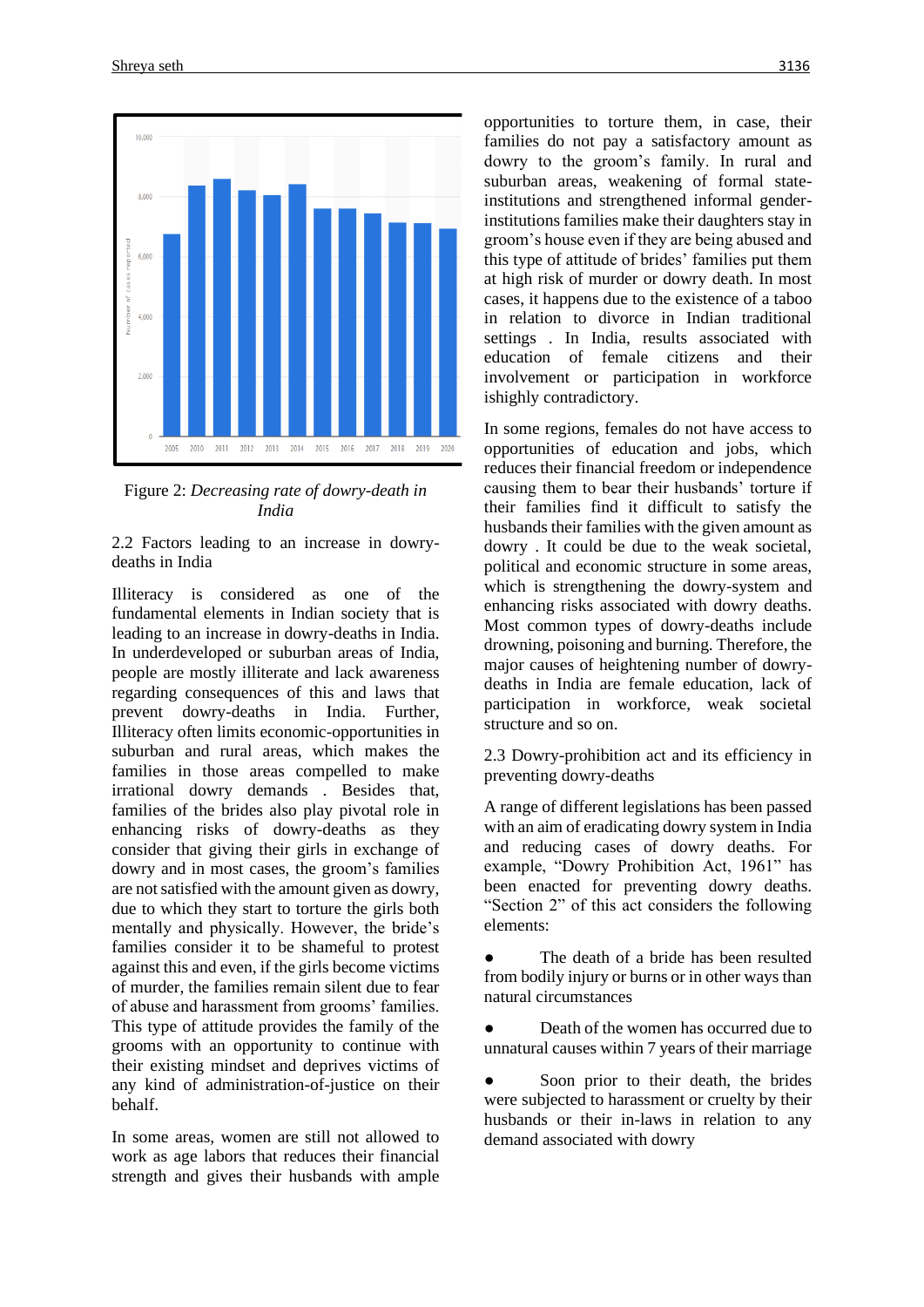Dowry will be considered as a property which is taken from parents of either-party involved in marriage before or at anytime after marriage linked with marriage of said parties

A few loopholes are there, in the legislation and these were amended several times for ensuring that the victims get proper justice. This act has laid down a range of different punitive and preventive measures against this existing peril. However, still there are some issues when it comes to achievement of the objectives of this legislation. The main reason behind lack of desired improvement lies in lack of awareness regarding the act in different portions of Indian society. Further, in some cases, some problems were evident when it came to applying the legislation in the dowry-death cases;an expression in this act was interpreted in an inappropriate manner in one of the dowry-death cases in India. For example, in the case of "InderSainVs State of Punjab", the expression "as consideration for the marriage" was interpreted differently with an attempt to narrow it down.

As per the decision of court, "consideration" was limited to reasons or motives, rewards or compensation will not include demanded properties . However, there was a problem in understanding if the type of reward or payment that is legal and the ones that are illegal. For this the act was amended and as per new legislation, concept of rewards or gifts are allowed in an Indian marriage; provided that they do not impose extra financial burden over either party involved in marriage.

# **3. Research gap**

The major gap in this study is linked with unavailability of real-time information regarding dowry deaths in this country due to an increased number of unreported cases. As secondary information has been collected, it has restricted researcher from getting access to current information as in most cases, this is not available on the internet. Further, it has been difficult to provide proper recommendations that could aid in curbing this issue through reinforcement of legislations such as "Dowrydeath act, 1961"

# **4. Research methodology**

#### 4.1 Data collection

Secondary data-collection methodology was considered in the present research-paper for gaining access to reliable data associated with different factors that are fueling growth of dowry-deaths and efficiency of existing regulations in preventing the same. Secondarydata collection has been appropriate for this paper as it has aided in gaining a deep insight into different facets of dowry-death issues in India. Besides that, it has aided in collection of original information as researcher has considered collection of all the data related to dowry-deaths and associated legislations from different authentic secondary sources including reliable websites, case law articles and journals . It is to be noted that collection of primary information would have been much beneficial, as it would have included provision of collecting real-time information.

This might not be possible when it comes to collecting information from secondary sources of dataset. However, collection of authentic primary information would have been challenging as participants in rural areas would have hesitated to share all requisite information due to shame especially in case they have been victims of this dowry system. Thus, it has been highly appropriate to collect secondaryinformation in present paper as it has reduced probable difficulties that could have been faced if the researcher considered collecting information from different primary sources.

It also aided in reducing risks of facing ethical obligations as it would have included provision of working with vulnerable groups of Indian society when conducting primary research. Further, use of this data-collection methodology has made it possible to consult various authentic sources of data that has aided in collecting exact numerical data regarding death cases caused by dowry-death in India. This helped in deriving proper conclusion from collected information in this study.

## 4.2 Data analysis

As secondary sources have been reviewed for collection of researcher's requisite data, thematic analysis has been selected for generation of a range of various themes considering major objectives of this research as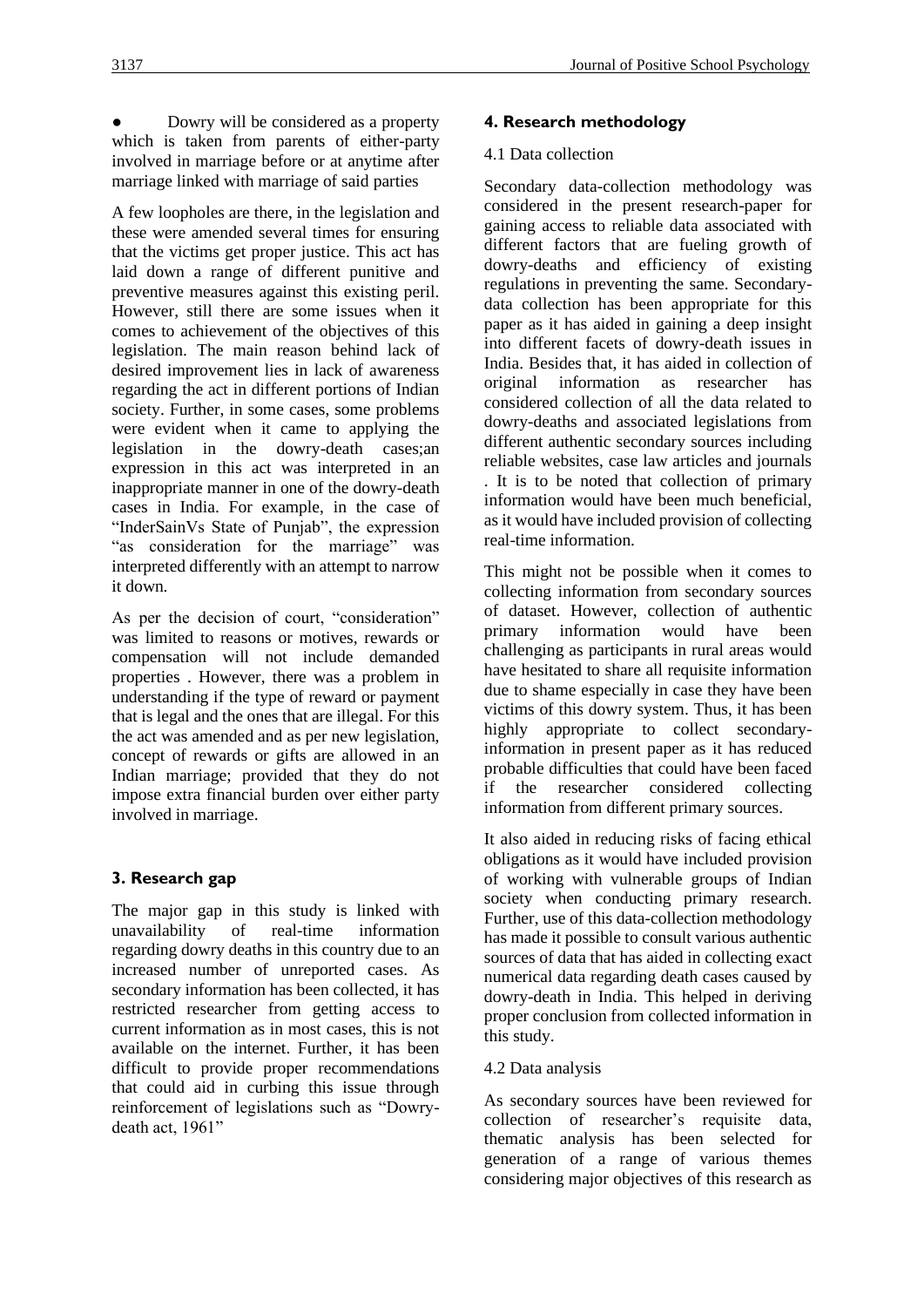well as variables included in this study . Major variables of this study include dowry legislations and effectiveness of dowrylegislations in demolition of dowry system from Indian society; factors affecting dowry-system and many more. This has aided in ensuring development of an effective research result as it has become possible to synthesise amongst the themes and develop proper relationships amongst these variables to generate an effective result. Besides that, as objectives have been considered in generating themes, it has become possible to achieve each of the objectives involved in the study in an effective manner. Thus, thematic analysis has ensured reliability of the generated research outcomes as variables have been defined based upon research objectives and purpose of the study. This has further helped in developing proper triangulation of data collected through different sources of data that has made it possible to provide proper recommendations on best ways of alleviating dowry system from Indian society

# **5. Findings and Analysis**

#### 5.1 Data Interpretation

Theme 1: Dowry is the main reason behind Indian Parent's son preference than their daughters

As per findings, it has been identified that Indian parents prefer their sons and invest more money in their sons than their daughters. This is itself gender discrimination, which a girl child needs to face from their parents as well. This practice mainly leads to a male-oriented society, which is the reason behind all the crimes that are identified in India towards females . Dowry is often considered as the main aspect, for which Indian parents prefer sons in India. It has been found that, due to Dowry, parents intend to eliminate foetal and newborn girls.

Theme 2: Dowry is deeply rooted within Indian system and causes early death of female

As per reports, women in India are supposed to be beaten by their husbands and in-laws after marriage due to their dissatisfaction regarding dowry and willing to get more dowry from the women's parents . It can be identified that, almost a similar numbers of cases are found

| Nature of Death                        | Frequency<br>of Cases | Percentage |
|----------------------------------------|-----------------------|------------|
| Accidental                             | 23                    | 31.5%      |
| Suicidal                               | 35                    | 47.9%      |
| Homicidal                              |                       | 9.6%       |
| Undetermined/<br>Pending Investigation | 8                     | 11.0%      |
| Total                                  | 73                    | 100.0%     |

from rural as well as urban areas, which is scarier for the society.

Figure 3: Manner of Death

Abusive behavior sometimes leads to newly married young women to take a step for suicide, andsometimes theyare brutally killed by their inlaws . The above figure,excavated from a study developed by "Vikas Gurbani and Shagun Thakur"stated that, suicide and homicide are the main reason behind the death of young women due to dowry issues. Young women get mentally vulnerable due to immense pressure and mental torture, which they get from their in-laws. They even feel ashamed regarding this issue and commit suicide in most of the cases. However, apart from suicide, husband or in-laws of those victims killed them, after immense mental and physical torture for a long period.

Theme 3: Despite implementation of Law 1961, Dowry is widely active in India

As per studies, it has been found that dowry is significantly prevalent in the states of Uttar Pradesh and Bihar in India. It can be also observed that, the overall proportion of dowry given by the girl's parents to their in-laws varies, in terms of the girl's age at the time of marriage, "spousal education" and "household socioeconomic status" . Limitations of dowry act 1961, was imposed 60 years back was the main reason behind the existence of Dowry in India, till today and there are some sociocultural aspects, that is the main barrier for the implementation of any law. Dowry was termed as a light aspect, which leads to its failure for evading death of young women .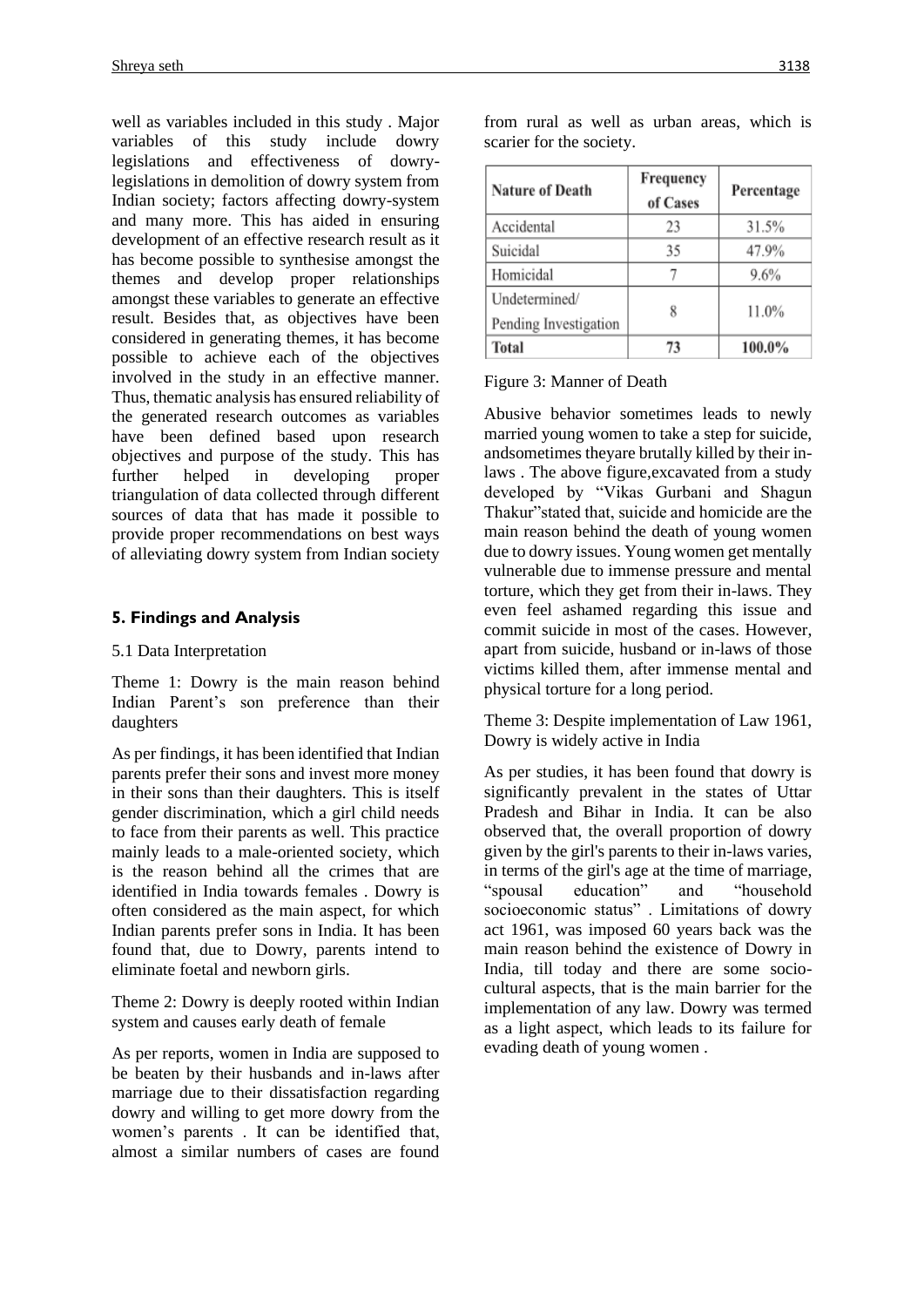



The statistics reflected in figure 4 shows findings from another study, developed by "KarukuriRahesham" and his research team. This study has stated that,Socio-demographic profile is one of main aspects of these dowry deaths in India, which cause the death of women mostly by their in-laws and her husband, both slides .

#### 5.2 Critical Discussion

#### Theme 1

In today's world, dowry payments in India have a Universal effect and the rate was scarier in previous times than today. However, in today's aberration as well, an Indian family starts to save money for dowry, as soon as their daughter is born. This whole circumstance creates plausible phenomena for Indian parents to prefer having a son . However, no such clear evidence is found, which tells that dowry is the main reason behind son preference for Indian parents. However, the circumstances and relatable events are the main evidence to reflect this concept.

#### Theme 2

As per the data found in the theme 1, most of the victim aged between 19-26 years old, and they can not survive after being tortured by their inlaws and they also wouldnot found any ways toget back to their parent's home. As a result, most of them take a bigger step by ending their lives . Financial instability is another important aspect of these young women, which made them take this step. A huge pressure on the bride's family imposed socially as well as financially, which needs to be reviewed by the government.

#### Theme 3

Dowry prohibition act 1961was mainly failed due to poor public support. Under this law, the term "dowry" was introduced very casually by defining it, as a benefit of the wife or her inheritors and imposed a minimal punishment for the persons, who violate the norms. As a result, the law that has been imposed in 2005 was a savior for the society, if implemented correctly that talks about women protection and called "The Protection of women against Domestic Violence Act" . This law serves instant relief to the victim;however, the core socio-cultural issues are still alive in Indian society. These core socio-cultural issues need to be removed to prevent these deaths.

As per the above data, socio-demographic profile is an important aspect for dowry death and abusive behavior to young women in her inlaw's home.



Figure 5: *Literacy Rate of Victims*

The above figure has been excavated from a study developed by "KarukuriRahesham" andit was found that, the literacy rate of victims is very poor and most of the victims only have school education or are illiterate (Rajeshamet al. 2017). Lack of literacy among these women, made them more vulnerable and weak while fighting against their in-laws, for mental and physical torture.

#### **6. Recommendations**

It can be observed that the core issue within the dowry death in India focuses on the various restrictions of legislative structure and socio-cultural aspects. As a result, social awareness is a major factor that needs to be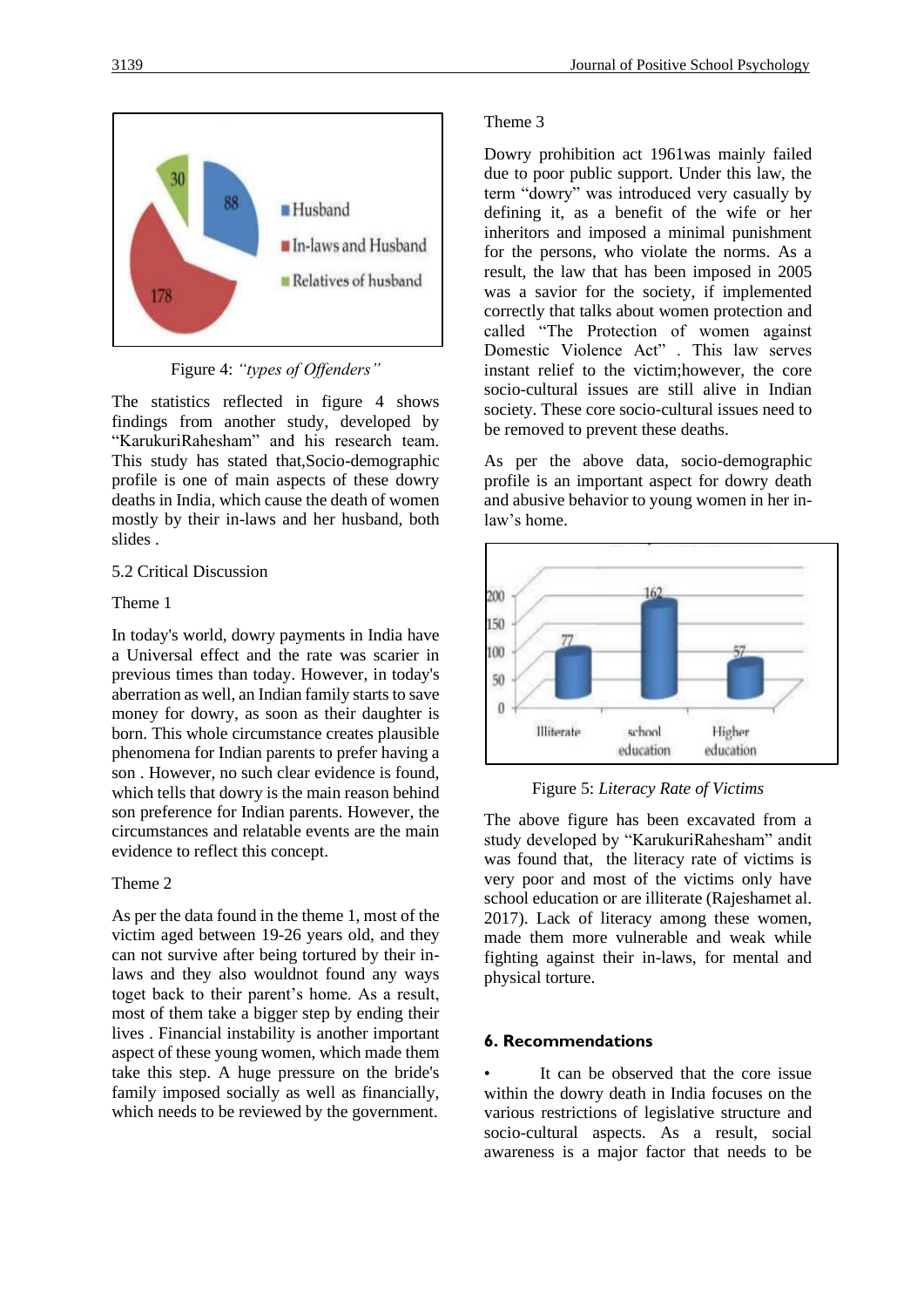undertaken by the Indian government to stop dowry deaths in this country.

Social workers need to be engaged significantly in various states of India, where literacy rate is poor among women to prevent this issue .

It has been identified that literacy rate among women, who are suffering from tinctures and abusive behaviour by their in-laws due to dowry issues, it is important for the Indian government to take necessary steps for generating programs to engage all the women and girls to have their proper learning.

Educating and empowering women can be considered as the most effective aspect by the Indian government to improve social status victims and this can lead them to protest against their in-laws and seek for their justice.

• Moreover, Indian parents needs to be aware regarding the issues, which mind change their mind by not discriminating among gild child and boy child at the time their birth. They need to understand that they are not required to make their daughter marry to any family, who wants dowry from them.

• Social workers as well as influencers are the bridge, who can make them realize this social concept.

Literacy among Indian Parents is another important aspect to prevent these issues and change their mentality.

Government of this country needs to provide social programs and awareness camps in order to make the parents realize that they need to spend money on their daughters for educating and making them self -reliant and independent alongside their sons .

• Apart from women protection laws and regulations, the government needs to focus on imposing laws regarding the rate of expenditure on marriages at weddings and make changes in them as required. This can be a major action for changing social issues and awareness among people needs to be spread, where they can refuse to attend any wedding, where dowry is given to the groom's family from the bride's family .

As per the above discussion, it has been found that, dowry is a major social malign in India and dowry is a decadent practice in India, which was implemented by the society. Moreover, it has been found that the limitations and the definition of dowry within the law imposed 60 years back against dowry was the main reason behind its failure. Despite having this law within our country, from many years ago, the rate of dowry was still the same and Indian parents are still vulnerable while dealing with their daughter's in-laws regarding their dowry demand. It has been found that, the rate of preference towards sons than daughter in India, maycaused by parent's fear of giving dowry to the in-laws.

As per the result, it has been seen that, the core socio-economic issues and cultural aspects are significantly dominating in India, which leads to these dowry deaths. As per the findings, most of the victims are aged between 19-26 years old, and they are either illiterate or have school education only. This is a major demographic aspect, which prevents young women from protesting against their in-laws and their husbands. Moreover, it has been found that, most of the victims take a step to end their life due to the immense torture they need to face at their husband's house due to their intolerable demand for dowry.

It can be concluded that, financial instability, less education, less women empowerment programs and facilities are the main aspects of these young women, which made them take this step. Though, after the amendment of dowry acts, women protection acts and engaging social programs, the rate of dowry in India has observed decline. However, still there are issues in rural as well as urban areas of this country that need to be reviewed for complete mitigating of this social vulnerability.

As a result, it was recommended to Indian government for taking more effective steps for developing literacy among women of rural areas of this country and makes them aware regarding the consequences they might need to face after agreeing with groom's family for giving them dowry at the time of marriage. Parents of this country are recommended to be provided with proper awarenessto make them realize that they need to spend more money on their daughters to make them educated as well as empowered for